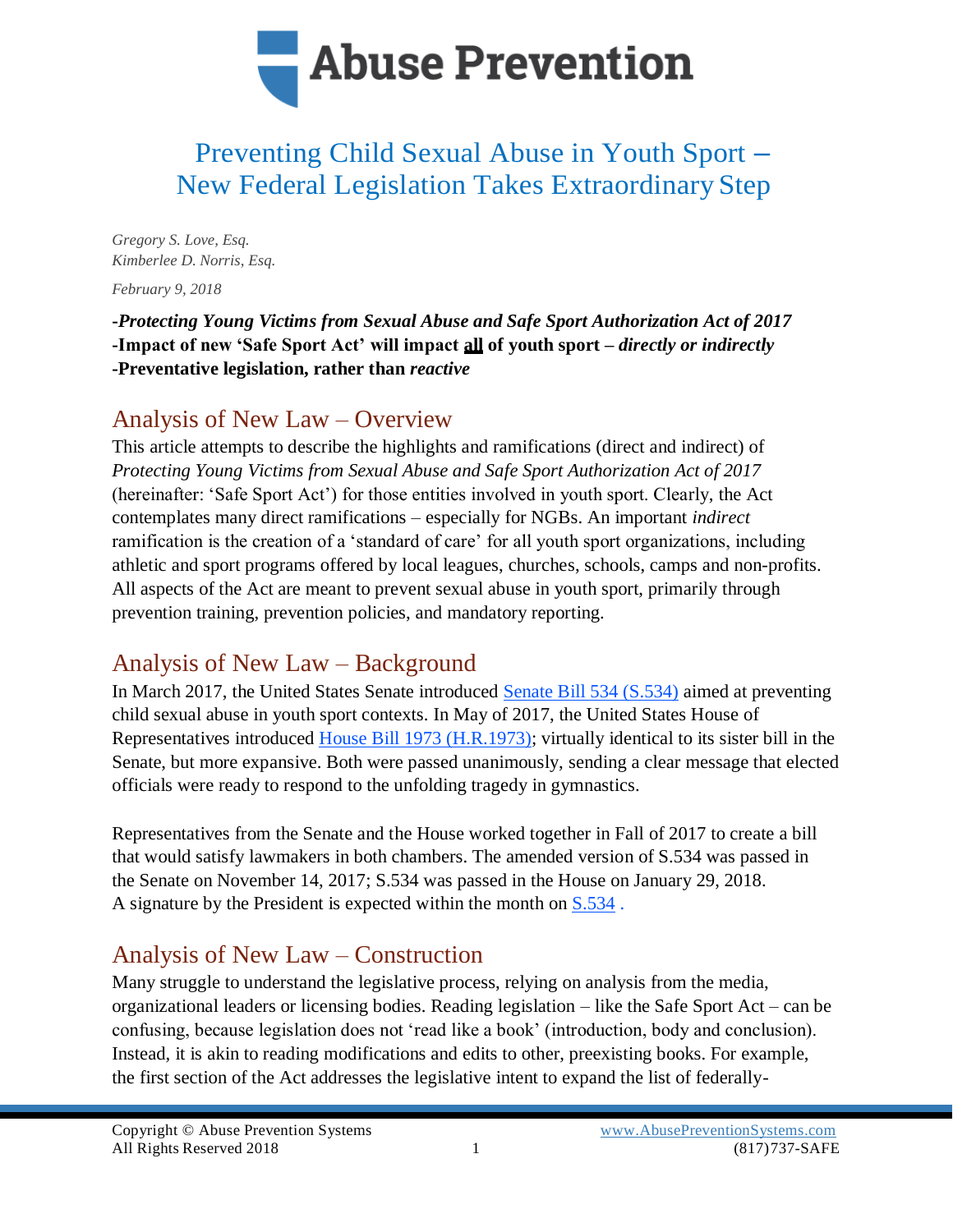mandated child abuse reporters to include adults involved in youth sport. To accomplish this, the Act modifies an existing piece of legislation: Section 226 of the Victims of Child Abuse Act of 1990 [\(34 USC 20341: Child Abuse Reporting\)](https://abusepreventionsystems.com/wp-content/uploads/2018/01/Section-20341-Reporting-Code.pdf). Another section relates to legislative intent to authorize the US Center for Safe Sport to address the risk of sexual abuse in youth sport. To accomplish this, Safe Sport Act modifies the Ted Stevens Olympic and Amateur Sports Act [\(36 USC 2205: United States Olympic Committee\)](https://abusepreventionsystems.com/wp-content/uploads/2018/01/Section-2205-Olympic-Committee.pdf).

In short, understanding the Safe Sport Act requires an understanding of existing law, and this is particularly true regarding the changes in reporting requirements.

### Who is Impacted and How

In 2017, federal lawmakers set out to address the issue of child sexual abuse in youth sports generally, not limited to gymnastics. Attempting to address the risk of child sexual abuse at the federal level has both an upside and a downside, in terms of who is impacted by the new law.

The primary upside is the breadth of coverage; federal legislation impacts a specific activity in every state. Though each state should actively pursue legislation that protects its citizens from sexual abuse (i.e., [Texas Youth Camp Act\)](https://abusepreventionsystems.com/wp-content/uploads/2015/11/txadmin265_5_16_10.pdf), the states generally failed to pass legislation creating safeguards in youth sport. Federal lawmakers have now created nationally what states should have created locally.

The upside is breadth of coverage; the downside is depth of coverage. Clearly, federal lawmakers can enact legislation that governs youth sport organizations or individuals that 'participate in interstate or international amateur athletic competition', like a National Governing Body (i.e., USA Gymnastics), but how does the Act impact the Ladybugs – a team of 5-yearolds who do not compete in interstate or international competition? The power of federal lawmakers is broad, particularly given use of the commerce clause, but not unlimited. For jurisdiction to exist, the individuals and organizations subject to the legislation must be engaged in interstate commerce or activities.

Organizations and individuals involved in youth sport that do not compete in 'interstate or international competition' are still impacted by the requirements of the Safe Sport Act. At a minimum, the Safe Sport Act creates a 'standard of care' for the Ladybugs and all other youth sport organization participants (camps, public and private schools, country clubs, sport facilities).<sup>1</sup>

In general, the essential 'categories' of those impacted by the Safe Sport Act are as follows: -a National Governing Body;

- 
- -a Paralympic Sports Organization;
- -an Amateur Sports Organization *sanctioned by an NGB (§220525)*; and
- -an Amateur Sports Organization *not sanctioned by an NGB (§220530)*.

<sup>&</sup>lt;sup>1</sup> Expect state legislatures to 'close the loop' by enacting similar legislation to prevent sexual abuse in youth sport at the state level.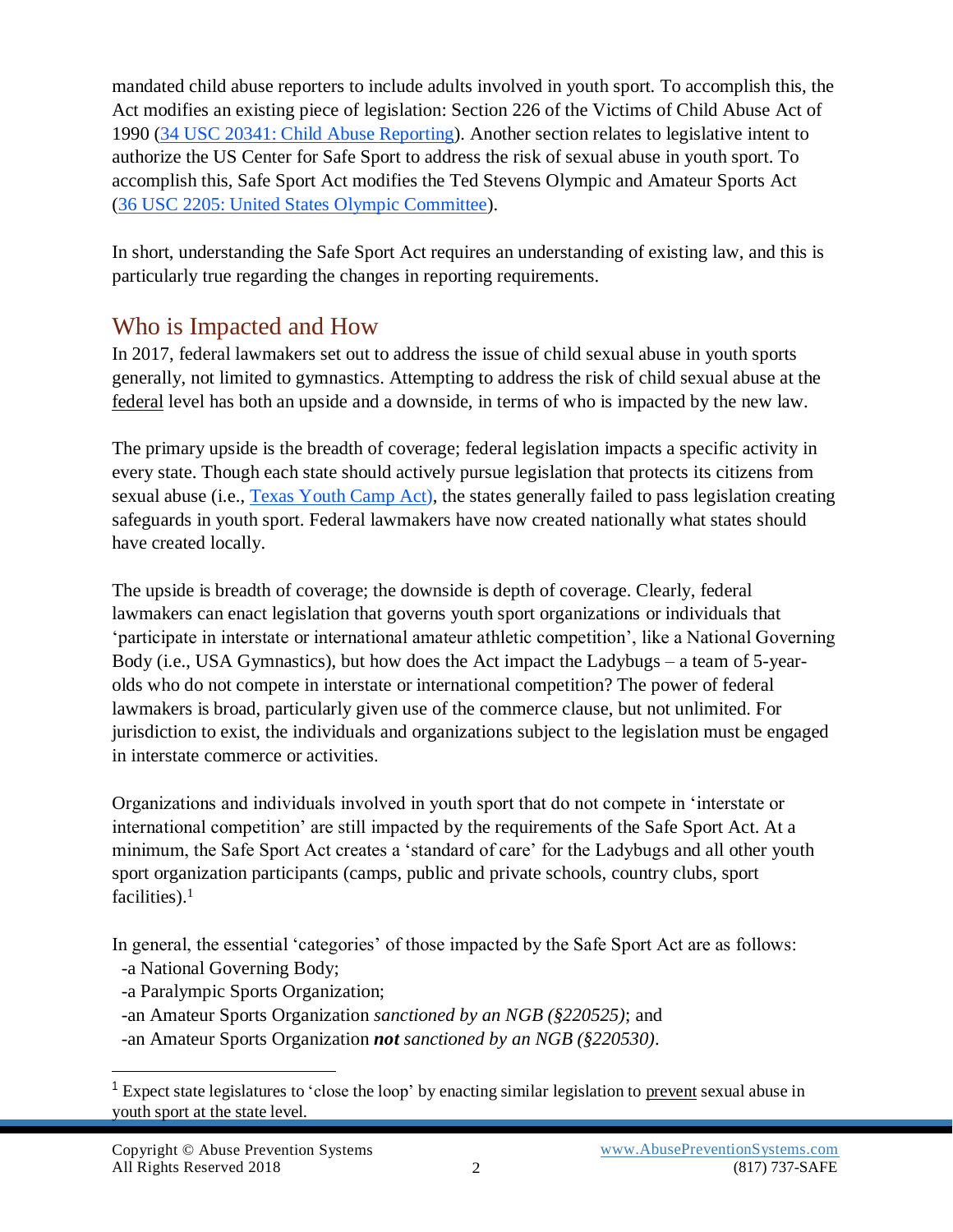The first three categories are clearly covered by the Act and under the direct jurisdiction of the US Center for Safe Sport. The 'catch-all' is the last category: an Amateur Sports Organization not sanctioned by an NGB. This category is defined in §220530(b) as follows: *An amateur sports organization that ... participates in interstate or international amateur athletic competition, and whose membership includes any adult who is in regular contact with an amateur athlete who is a minor.*

**Caution**: Do not read this definition, above, and quickly assume the Act does not impact or apply to an organization or individual. The Safe Sport Act is creating an unmistakable 'standard of care' for all amateur sport organizations and those participating in youth sport. (See 'Standard of Care' below.)

USA Gymnastics and the Ladybugs are the extremes; a wide spectrum of amateur youth sport organizations exists in between. An organization's first challenge is to determine 'who am I' under the new Safe Sport Act. Secondarily, an organization must determine what the Act requires of the organization and its participants. Finally, each organization must determine how and where to access prevention training and policies, which meet the new standard of care.

What follows is a brief discussion of the *changes* mandated by the Safe Sport Act.<sup>2</sup>

### Legislative Change – Mandatory Reporting in Youth Sport

The Safe Sport Act expands the list of individuals required to report child sexual abuse by modifying Section 226 of the *Victims of Sexual Abuse Act of 1990* (34 U.S.C. 20341). The list of mandatory reporters now includes:

(9) 'covered individual'.

*The term 'covered individual' means an adult who is authorized by a national governing body, a member of a national governing body, or an amateur youth sport organization that participates in interstate or international amateur athletic competition, to interact with a minor or amateur athlete at an amateur sports organization facility or at an event sanctioned by a national governing body, a member of a national governing body, or such an amateur sports organization;*

Note the breadth of the federal legislation AND the interstate competition qualification for amateur youth sport organizations not sanctioned by a National Governing Body.

The Safe Sport Act also extends the mandatory reporting requirement to each 'covered individual', interpreted broadly as an *adult authorized to interact with minor or amateur athletes*. <sup>3</sup>Safe Sport Act §220530(a)(2)(A) requires all adults working with a National

<sup>&</sup>lt;sup>2</sup> The Safe Sport Act expands access to civil courts and civil redress for sexual abuse victims through a broader interpretation of the civil discovery rule and availability of monetary damages. The scope of this article is limited to the required changes affecting youth sport organizations.

<sup>3</sup> *See* Purpose & Summary of the House Bill; H. Rep. No. 115-136 (2017-18). [Link to HighlightedText.](https://abusepreventionsystems.com/wp-content/uploads/2018/01/Protecting-Young-Victims-from-Sexual-Abuse-Act-of-2017.pdf)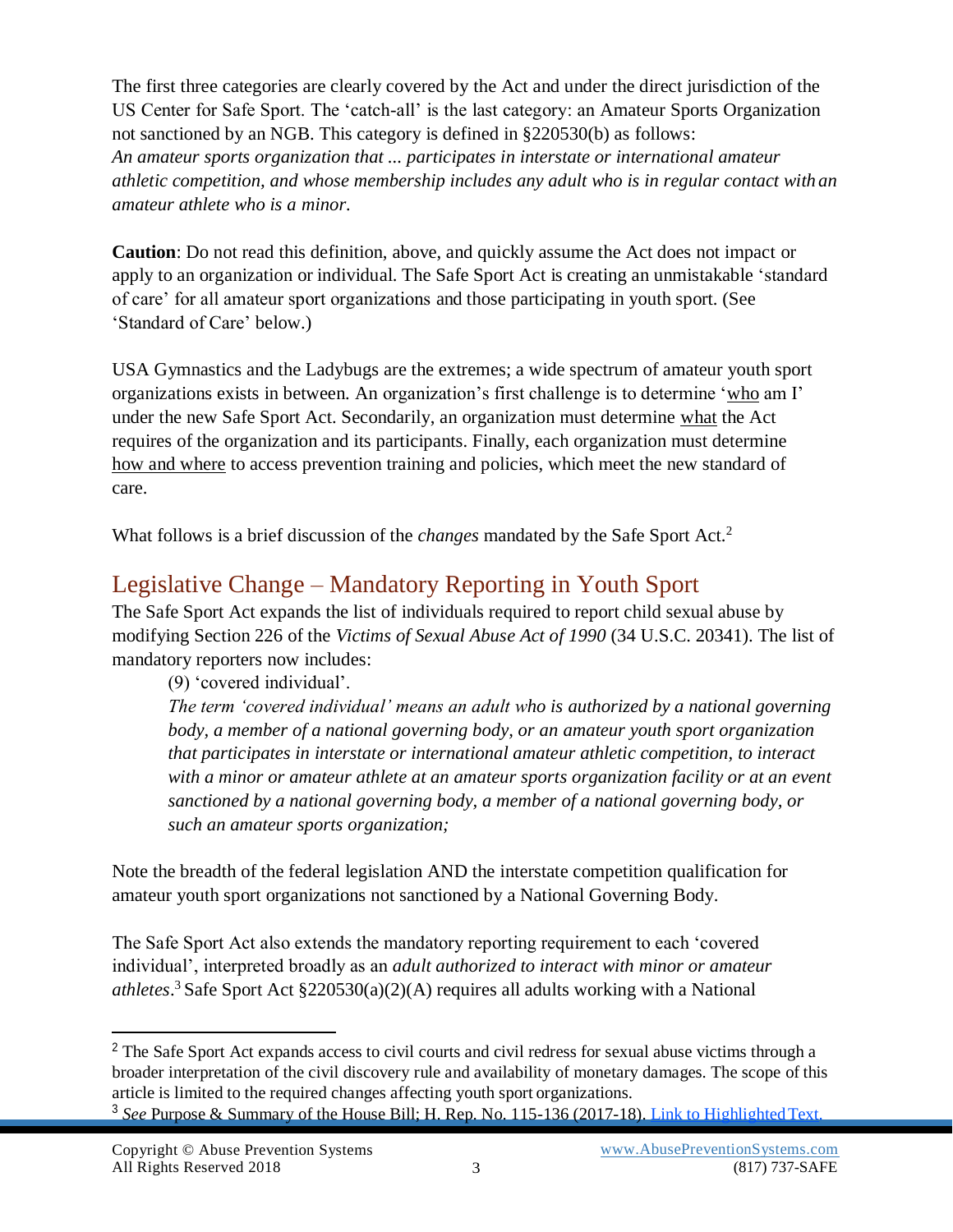Governing Body (NGB) or Paralympic Sports Organization to immediately report *suspicions of abuse* to the US Center for Safe Sport ('Center') **and** the appropriate law enforcement agencies, as determined by state and federal law.

For Amateur Sports Organization *not sanctioned by an NGB (§220530)*, participating adults are included in the list of 'covered individuals' required to report *suspicions of abuse* to the appropriate law enforcement agencies, as determined by state and federal law – but do not appear to be required to report suspicions of abuse to the Center.

In essence, the anticipated legislation creates a *mandatory reporting obligation* in youth sport, regardless of whether the program is USA Gymnastics or the Ladybugs. Each organization must determine whether a report to the US Center for Safe Sport is also required.

Further, each state has a reporting statute related to child abuse and neglect; some states require *every adult* to report suspicions of abuse and neglect, other states list categories of individuals or circumstances triggering a mandatory report. The *Protecting Young Victims from Sexual Abuse Act of 2017* has created a federal mandatory reporting obligation for all 'covered individuals' (see above). It is imperative that each youth sport organization, and the individuals within that organization, understand the new federal obligations, as well as the respective state-specific obligations.

### New Requirement for All – Prevention Training

As referenced above, an organization's first challenge is to determine 'who I am' under the Act. Secondarily, an organization must determine what the Act requires of the organization and its participants. For National Governing Bodies and Paralympic Sports Organizations, additional oversight and requirements are spelled out in the Act. Some requirements, however, are applicable to all youth sport organizations: 'prevention training' and 'prevention policies'.

While changes in mandatory reporting requirements are vital, a requirement for 'prevention training' may be the most significant feature of the Safe Sport Act.

### **Prevention Training – Required for All**

For an Amateur Sports Organizations *not sanctioned by an NGB* (Ladybugs), the requirement for prevention training is found in §220530:

#### **§220530. Other amateur sports organizations**

- "(a) In General An applicable amateur sports organization shall
	- (3) offer and provide consistent training to all adult members who are in regular contact with amateur athletes who are minors, and subject to parental consent, to members who are minors, regarding prevention and reporting of child abuse .... *[elipses and emphases added]*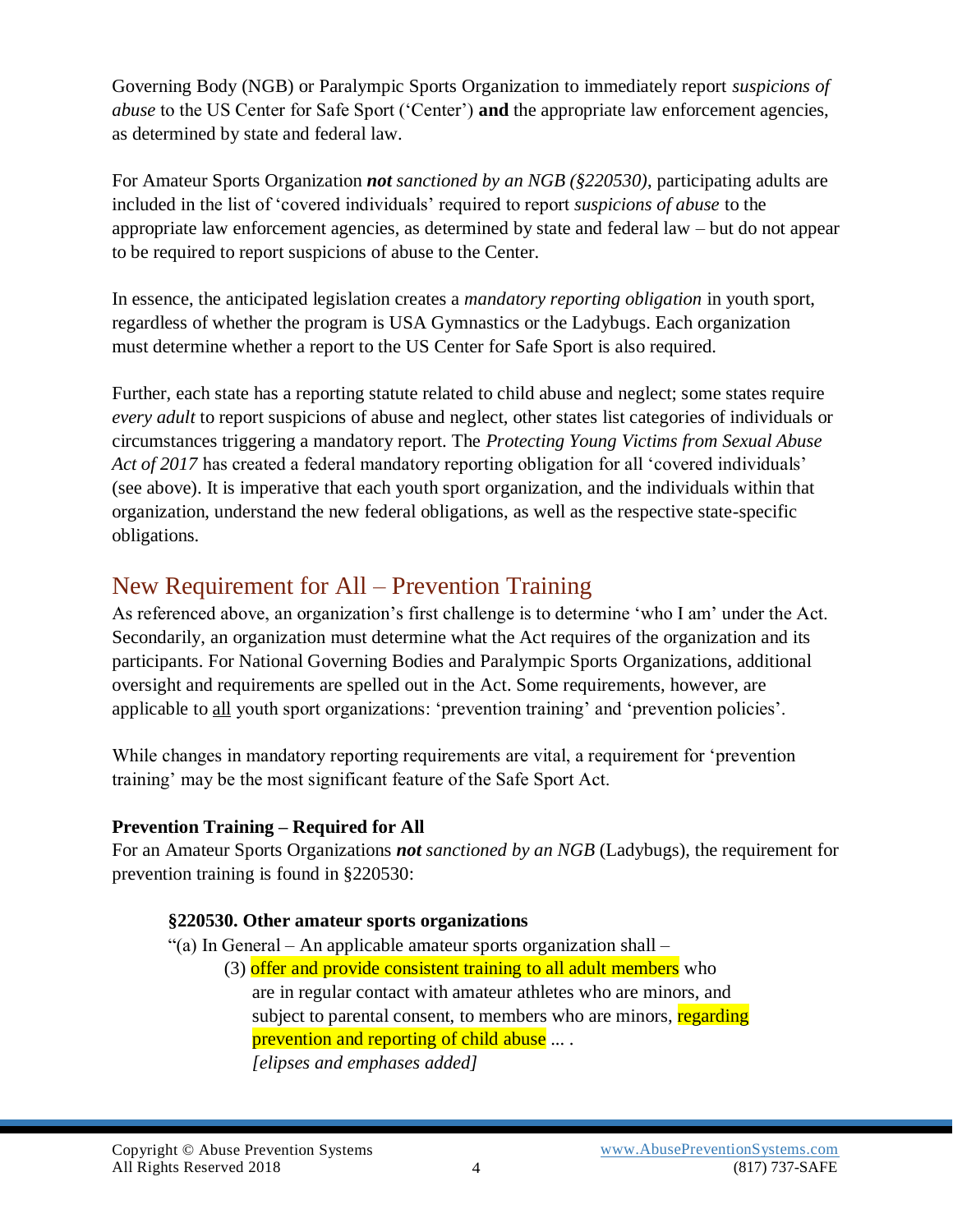For Paralympic Sports Organizations and National Governing Bodies – and, presumably, those people/organizations sanctioned by an NGB – the requirement for prevention training is more difficult to find; contained in the Act's provision related to audits (§220542):

### **§220542. Additional duties.**

- "(a) In General The Center [US Center for Safe Sport] shall
	- (1) develop training, oversight practices, policies, and procedures for implementation by a national governing body or paralympic sports organization to prevent abuse, including emotional, physical, and sexual abuse, of any amateur athlete; and
	- (2) include in the policies and procedures ...
		- *(A) [mandatory reporting]*
		- *(B) [mechanism for reporting]*
		- *(C) [prevention policies]*
		- *(D) [procedures to prohibit retaliation]*
		- (E) oversight procedures, including regular and random audits conducted by subject matter experts, ... to ensure that policies and procedures developed under that section are followed correctly and that consistent training is offered and given to all adult members who are in regular contact with amateur athletes who are minors, ... **regarding prevention of child abuse**; *[elipses and emphases added]*

### **Prevention Training – not 'Indicators Training'**

The requirement for consistent training related to *prevention* of sexual abuse may be the most significant element of the Safe Sport Act. Teaching millions of parents, coaches and league officials how to prevent sexual abuse is truly ambitious and groundbreaking. The key to prevention is an understanding of the 'grooming process' of the sexual offender – the process utilized by an offender to gain access to a child within the offender's age and gender of preference, groom that child for sexual interaction, then keep the child silent. Sexual abusers have no visual profile, but can be recognized by their behavior. This is a risk that

must be addressed *behaviorally*. Prevention training highlighting the abuser's grooming process gives each trainee 'eyes to see' the grooming process and common grooming behaviors *before* a child is victimized. Effective prevention training must be *proactive* rather than reactive, and therefore *preventative*. 4

This is a fundamental distinction between 'prevention training' and 'abuse indicators' or 'abuse recognition' training: one is proactive, the others are reactive. Abuse indicators and recognition trainings provide signs, traits, behaviors, and indicators that may reveal a child *has been abused* – followed by instructions concerning how and to whom to report the abuse. Prevention training, by contrast, provides information related to behaviors and circumstances

<sup>&</sup>lt;sup>4</sup> For access to sport-specific sexual abuse prevention training, contact [Abuse Prevention Systems](http://www.abusepreventionsystems.com/) o[r](http://www.ministrysafe.com/) [MinistrySafe.](http://www.ministrysafe.com/)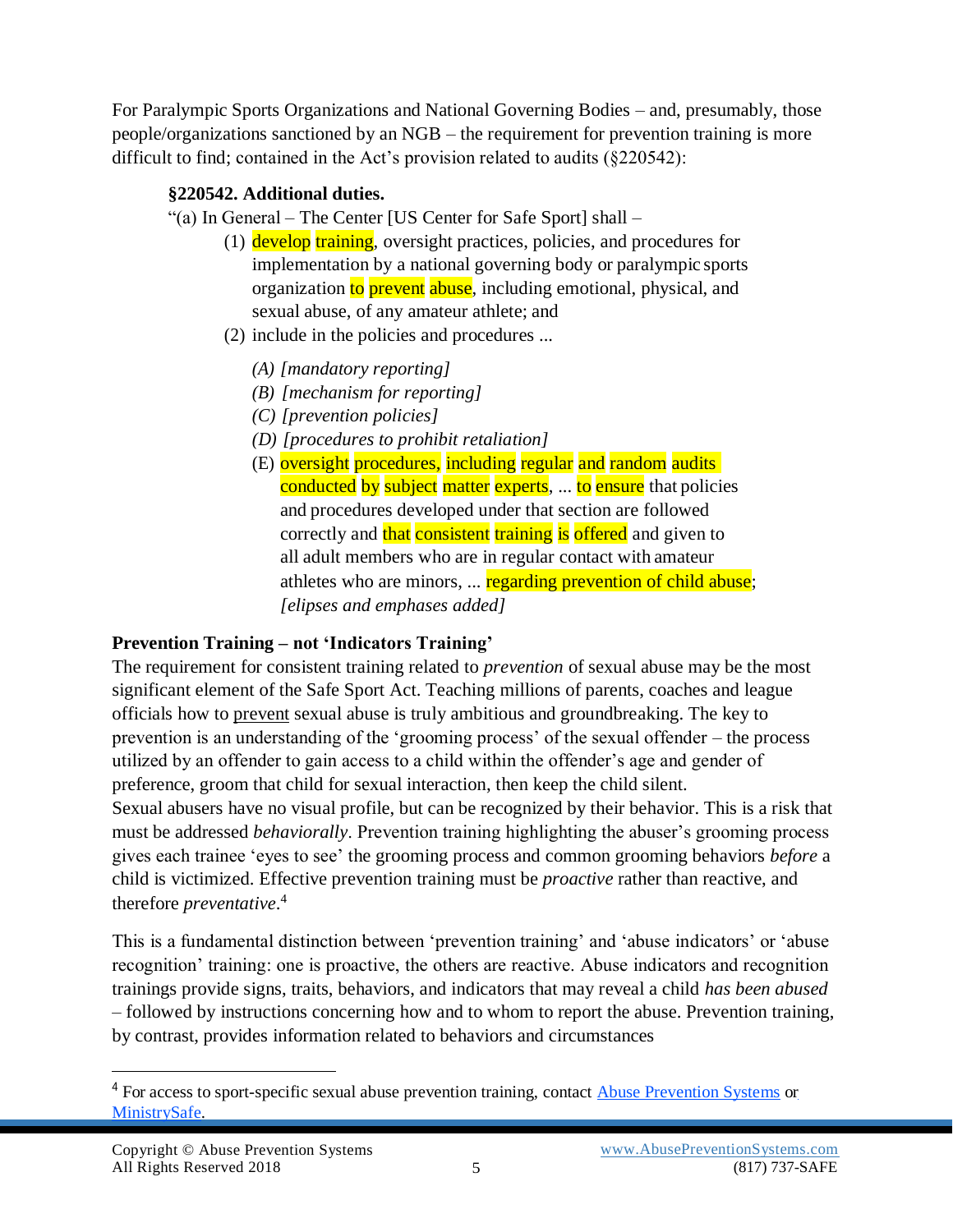(i.e., unsupervised one-on-one interaction) that may place a child *at risk* of abuse. Effective prevention training allows adults to see and recognize problematic behaviors *before the child is abused*.

If 20 million American adults are trained to understand the offender's grooming process through training requirements incorporated within the Safe Sport Act, 20 million sets of eyes will be better equipped to recognize predatory behaviors *before a child is victimized*. As a result, children will be safer in youth sport programs.

## New Requirement for All – Prevention Policies

In addition to prevention training, each youth sport organization – regardless of category – is required to establish policies and procedures to prevent abuse of young athletes.

### **Prevention Policies – Required for All**

For Amateur Sports Organizations *not sanctioned by an NGB* (Ladybugs), the requirement for prevention policies is found in §220530:

### **§220530. Other amateur sports organizations**

"(a) In General – An applicable amateur sports organization shall –

(2) establish reasonable procedures to limit one-on-one interactions between an amateur athlete who is a minor and and adult ... without being in an observable and interruptible distance from another adult, ... *[elipses and emphases added]*

For Paralympic Sports Organizations and National Governing Bodies – and, presumably, those people/organizations sanctioned by an NGB – the requirement for prevention policies, again, is more difficult to find, and contained in the Act's provision related to audits (§220542):

### **§220542. Additional duties.**

"(a) In General – The Center [US Center for Safe Sport] shall –

- (1) develop training, oversight practices, policies, and procedures for implementation by a national governing body or paralympic sports organization to prevent abuse, including emotional, physical, and sexual abuse, of any amateur athlete; and
- (2) include in the policies and procedures ...
	- *(A) [mandatory reporting]*
	- *(B) [mechanism for reporting]*
	- *(C) [prevention policies]*
	- *(D) [procedures to prohibit retaliation]*
	- (E) oversight procedures, including regular and random audits conducted by subject matter experts, ... to ensure that policies and procedures developed under that section are followed correctly and that consistent training is offered and given to all adult members who are in regular contact with amateur athletes who are minors, ... **regarding prevention of child abuse**; *[elipses and emphases added]*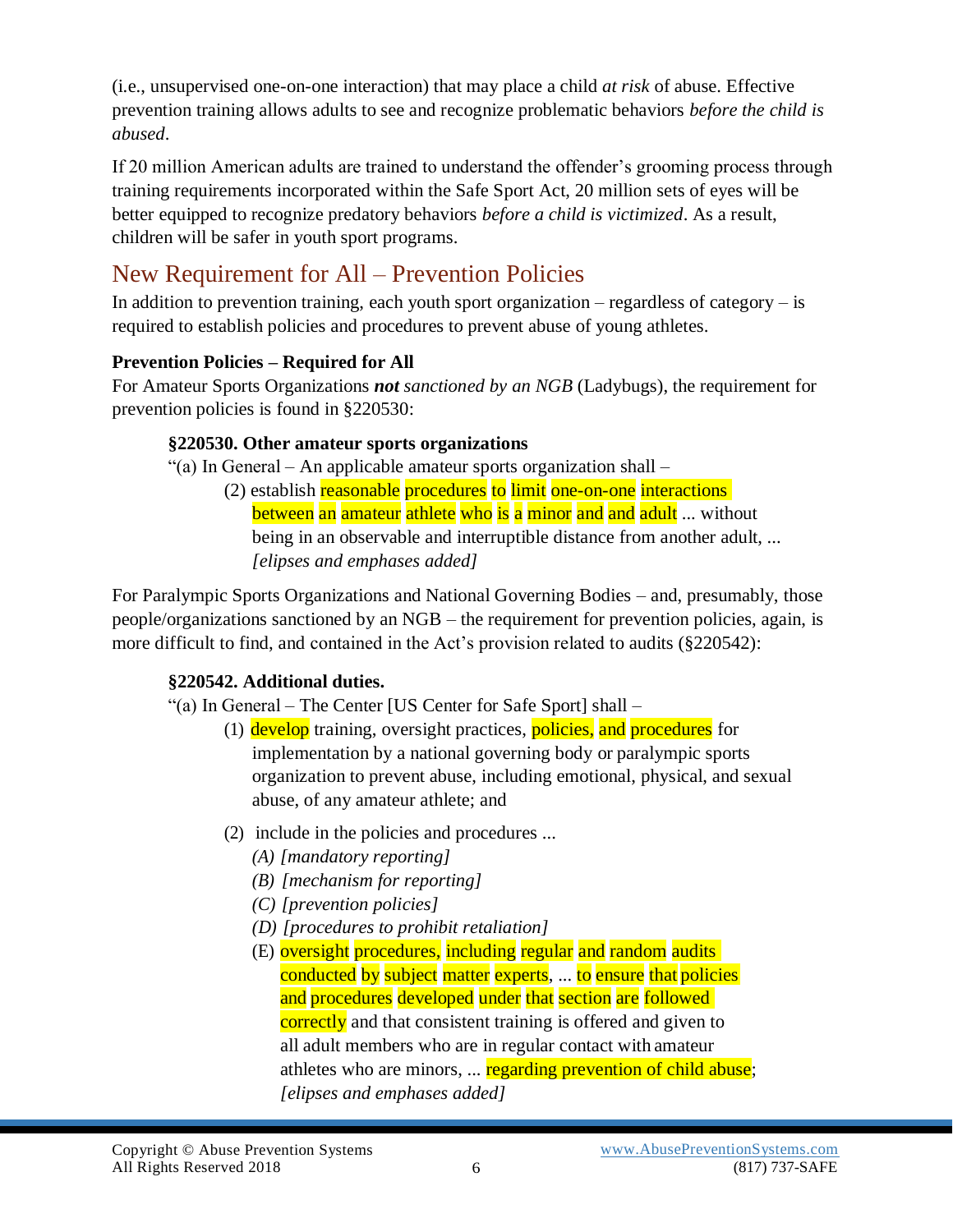#### **Prevention Policies – Limited to 'One-on-One' Interaction?**

Though all categories of youth sport organizations are required to establish reasonable procedures to protect young athletes, the legislation on this point is weak. Clearly, the intent is for youth sport organizations to establish policies and procedures that prevent abuse. The Safe Sport Act, however, provides little direct guidance. Again, an understanding of the grooming process is the key to establishing such procedures.

*Child protection safety principle*: In general, the type of fence built is driven by what is *being kept out*. When youth sport leaders understand the grooming process, they are equipped to understand the patterns and behaviors an abuser employs to victimize children. As a fundamental premise, molesters are desirous of *trusted time alone* with a child being groomed for sexual interaction. Creating opportunity for unobserved and uninterruptible one-on-one interaction is certainly a key component of the abuser's grooming process. Prior to one-on-one interaction with a child, however, the abuser 'grooms the gatekeepers' (parents, other coaches) as well as the minor athlete. Effective prevention policies must address far more than one-onone interaction *alone*. Effective training concerning the abuser's grooming process provides a foundation for policies and procedures that prevent abuse.

What follows is a brief overview of the abuser's grooming process:

-Gaining Access: *to children within the abuser's age range and gender of preference, through a program serving children of that age and gender;*

-Selecting a Child: *often a child easily isolated from the group (elite skill, single-parent home)*; -Introducing Nudity and Sexual Touch: *abuser engaging in 'barrier testing and erosion'*;

-Keeping the Victim Silent: *subtle or direct threats, shame, embarrassment, access to team*.

Though predictable, the grooming process may play out in different forms depending on the sport, age and gender of victim, facility, and other factors.

The Safe Sport Act calls for Prevention Policies, but stops short of providing specific direction beyond limiting one-on-one interaction between adult and minor athlete.<sup>5</sup>

<sup>&</sup>lt;sup>5</sup> Sample Codes of Conduct rooted in t[h](http://www.abusepreventionsystems.com/)e grooming process (prevention policies) are available through [Abuse Prevention Systems](http://www.abusepreventionsystems.com/) and [MinistrySafe.](http://www.ministrysafe.com/)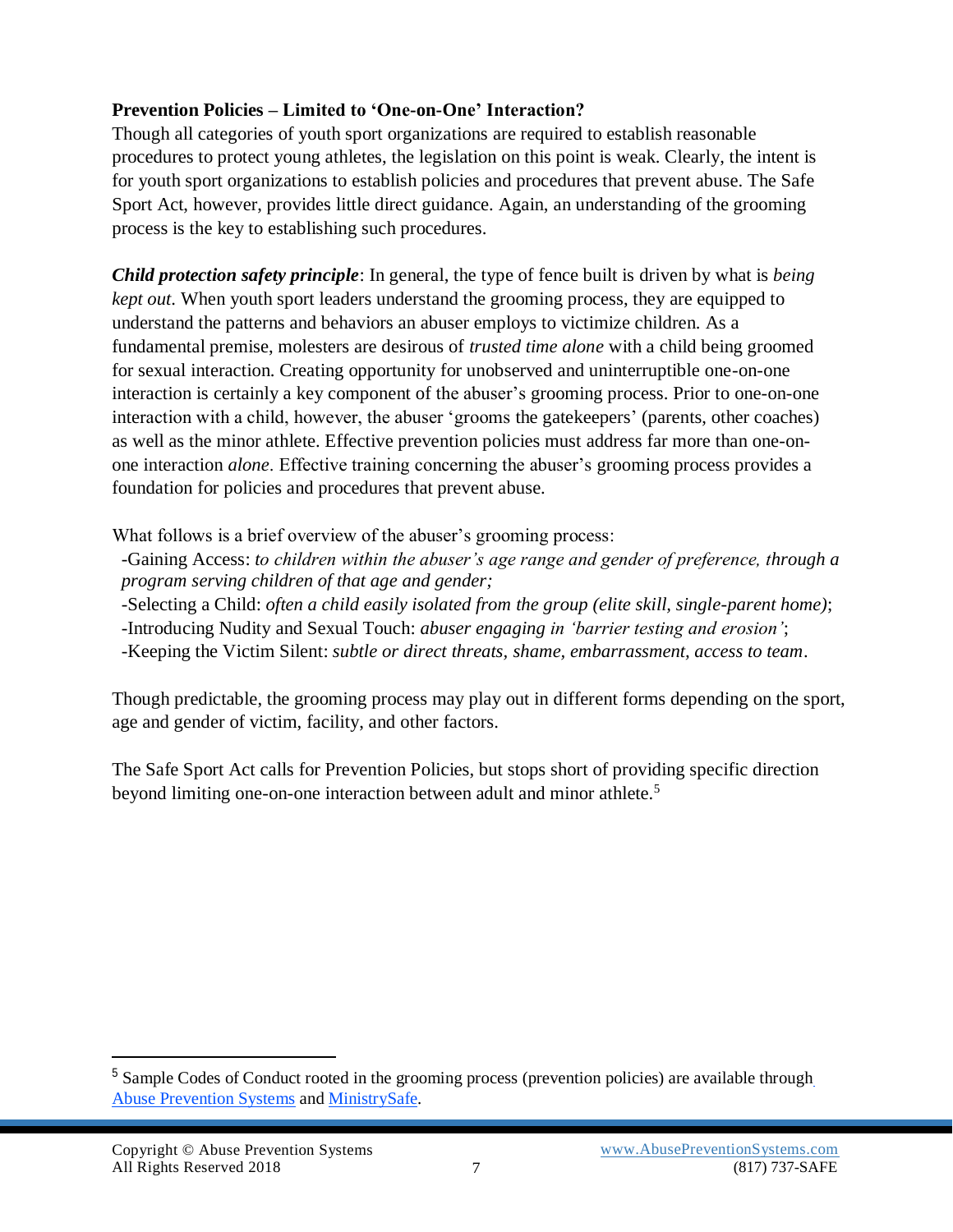### Regular and Random Audits to Ensure Compliance

The Safe Sport Act §220542(a)(2)(E) seems to call for a periodic audit of each National Governing Body and Paralympic Sports Organization to ensure that prevention policies are developed and followed correctly, and that prevention training is offered and completed.<sup>6</sup>

#### **§220542. Additional duties.**

"(a) In General – The Center [US Center for Safe Sport] shall –

- (1) develop training, oversight practices, policies, and procedures for implementation by a national governing body or paralympic sports organization to prevent abuse, including emotional, physical, and sexual abuse, of any amateur athlete; and
- (2) include in the policies and procedures ...
	- (E) oversight procedures, including regular and random audits conducted by subject matter experts, ... to ensure that policies and procedures developed under that section are followed correctly and that consistent training is offered and given to all adult members who are in regular contact with amateur athletes who are minors, ... regarding prevention of child abuse; *[elipses and emphases added]*

There appears to be no corresponding 'regular and random audit' requirement for an Amateur Sports Organization *not sanctioned by an NGB (§220530)*.

## New Standard of Care in Youth Sport – Indirect Application

Safe Sport Act has direct application to many youth sport organizations, like USA Gymnastics. But how does the Act impact youth sport organizations that do not participate in interstate or international athletic competitions? Or athletic programs in public and private schools? What about private and parochial athletic associations that do not compete out of state? Or sport camps and country club leagues?

At a minimum, all youth sport organizations not *directly* impacted by the Safe Sport Act are impacted *indirectly* through Safe Sport Act's creation of a new 'standard of care': a *reasonable standard* for all organizations providing youth sport programming or activities.

Now, all youth sport organizations are *on notice* that child sexual abuse is a real risk in youth sport, and reasonable steps should be taken to protect young athletes – including reporting, effective training, tailored policies, oversight practices and periodic safety system reviews. As to this risk, Safe Sport Act will provide a yardstick measuring the efforts of all youth sport programs.

*<sup>6</sup>* It is unclear from Safe Sport Act whether Amateur Youth Sports Organizations *sanctioned by aNGB* are subject to 'regular and random audits' to ensure compliance.